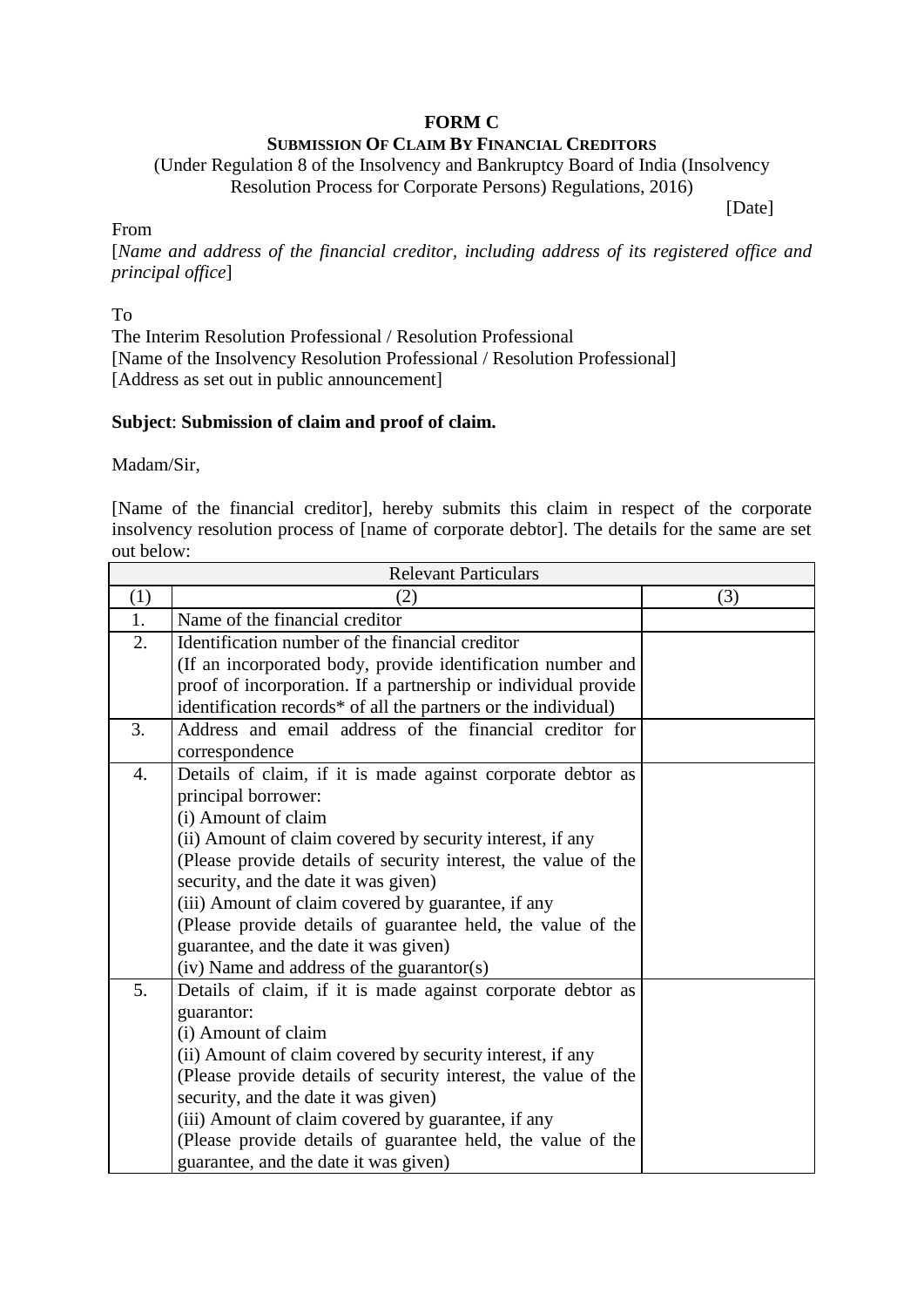|    | (iv) Name and address of the principal borrower                 |  |
|----|-----------------------------------------------------------------|--|
| 6. | Details of claim, if it is made in respect of financial debt    |  |
|    | covered under clauses (h) and (i) of sub-section (8) of section |  |
|    | 5 of the Code, extended by the creditor:                        |  |
|    | (i) Amount of claim                                             |  |
|    | (ii) Name and address of the beneficiary                        |  |
| 7. | Details of how and when debt incurred                           |  |
| 8. | Details of any mutual credit, mutual debts, or other mutual     |  |
|    | dealings between the corporate debtor and the creditor which    |  |
|    | may be set-off against the claim                                |  |
| 9. | Details of the bank account to which the amount of the claim    |  |
|    | or any part thereof can be transferred pursuant to a resolution |  |
|    | plan                                                            |  |

(Signature of financial creditor or person authorised to act on its behalf) [Please enclose the authority if this is being submitted on behalf of the financial creditor]

Name in BLOCK LETTERS

Position with or in relation to creditor

Address of person signing

**\***PAN, passport, AADHAAR Card or the identity card issued by the Election Commission of India.

### **DECLARATION**

I, [Name of claimant], currently residing at [insert address], do hereby declare and state as follows: -

- 1. [Name of corporate debtor], the corporate debtor was, at the insolvency commencement date, being the……………..day of…………..20……., actually indebted to me for a sum of Rs. [insert amount of claim].
- 2. In respect of my claim of the said sum or any part thereof, I have relied on the documents specified below: [Please list the documents relied on as evidence of claim].
- 3. The said documents are true, valid and genuine to the best of my knowledge, information and belief and no material facts have been concealed therefrom.
- 4. In respect of the said sum or any part thereof, neither I, nor any person, by my order, to my knowledge or belief, for my use, had or received any manner of satisfaction or security whatsoever, save and except the following: [Please state details of any mutual credit, mutual debts, or other mutual dealings

between the corporate debtor and the creditor which may be set-off against the claim].

- 5. I undertake to update my claim as and when the claim is satisfied, partly or fully, from any source in any manner, after the insolvency commencement date.
- 6. I am / I am not a related party of the corporate debtor, as defined under section 5 (24) of the Code.
- 7. I am eligible to join committee of creditors by virtue of proviso to section 21 (2) of the Code even though I am a related party of the corporate debtor.

Date: